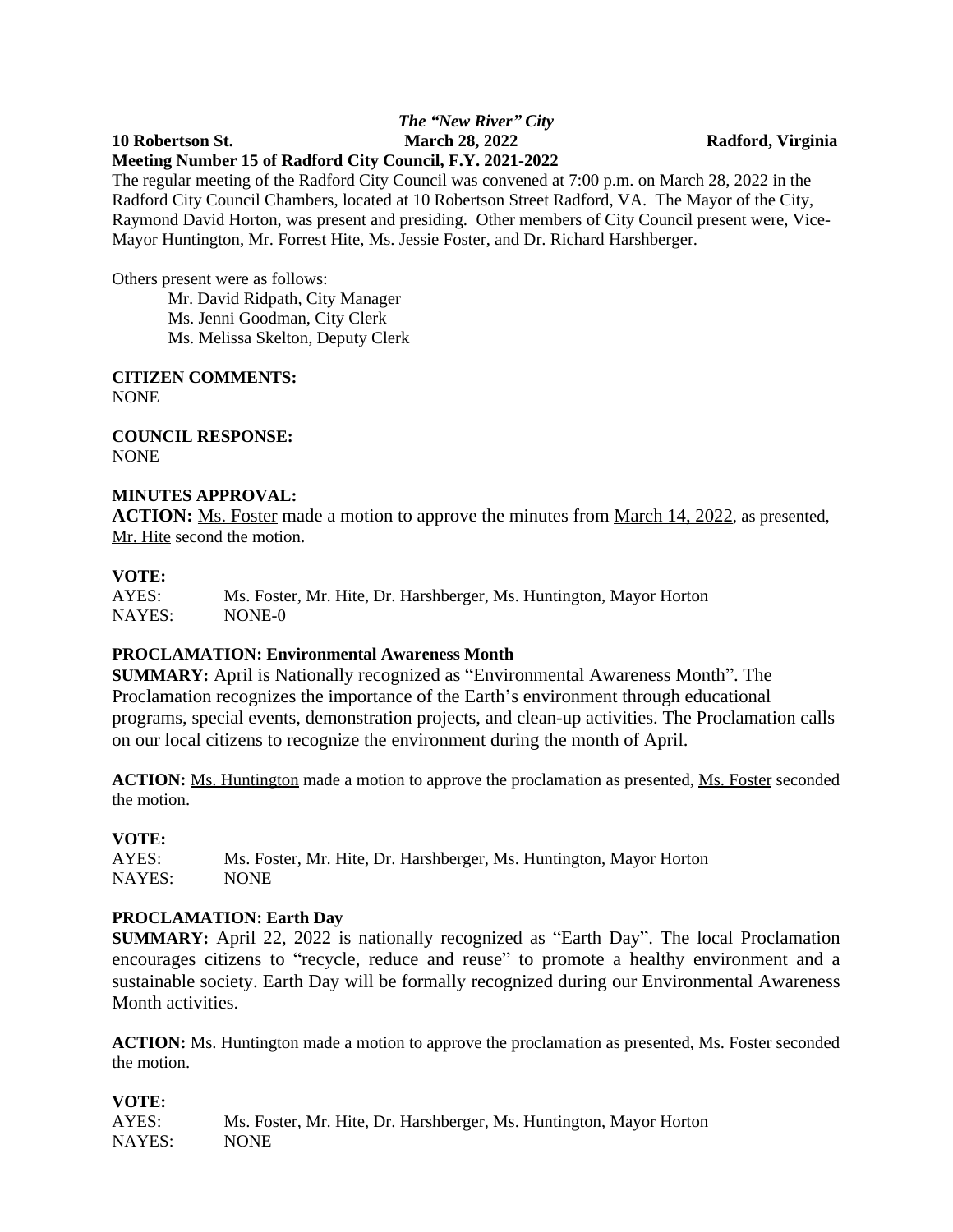# **PROCLAMATION: Arbor Day**

**SUMMARY:** April 29, 2022 is nationally recognized as "Arbor Day". The local Proclamation encourages our citizens to protect our trees and woodlands, as well as recognize the benefits of our forests. Several Arbor Day events are planned by the Beautification Commission, and City Horticulturist to heighten awareness of trees and planting in our environment, as well as to advance our "Tree City" designation.

ACTION: Ms. Huntington made a motion to approve the proclamation as presented, Ms. Foster seconded the motion.

#### **VOTE:**

AYES: Ms. Foster, Mr. Hite, Dr. Harshberger, Ms. Huntington, Mayor Horton NAYES: NONE

## **PROCLAMATION: National Library Week**

**SUMMARY:** April 3-9, 2022 is "National Library Week". The week recognizes the significant contributions that libraries make in meeting the communities' economic needs, providing a place for education, opportunities for life-long learning, as well as offering a host of community services for citizens of all ages. The Proclamation recognizes "National Library Week" locally, as well as encourages our residents to visit the Radford Public Library.

**ACTION:** Ms. Huntington made a motion to approve the proclamation as presented, Ms. Foster seconded the motion.

#### **VOTE:**

AYES: Ms. Foster, Mr. Hite, Dr. Harshberger, Ms. Huntington, Mayor Horton NAYES: NONE

# **PROCLAMATION: National Public Safety Week Telecommunicators Week**

**SUMMARY:** April 10 - 16, 2022 is "National Public Safety Telecommunicators Week". The week is designated to recognize the professionals who are first and most critical contract our citizens have with emergency services. Public Safety Telecommunicators serve as a vital link to police and fire personnel by monitoring their activities, relaying information and establishing the link from the caller to the scene.

**ACTION:** Ms. Huntington made a motion to approve the proclamation as presented, Ms. Foster seconded the motion.

# **VOTE:**

AYES: Ms. Foster, Mr. Hite, Dr. Harshberger, Ms. Huntington, Mayor Horton NAYES: NONE

#### **PROCLAMATION: National Animal Control and Appreciation Week**

**SUMMARY:** April 10 -16, 2022 is "National Animal Control Officer's Appreciation Week". The week is designated to celebrate and promote the professionalism and service within the Animal Control field for all they do in protecting the welfare of animals, providing public information and education, as well as enforcing animal control laws.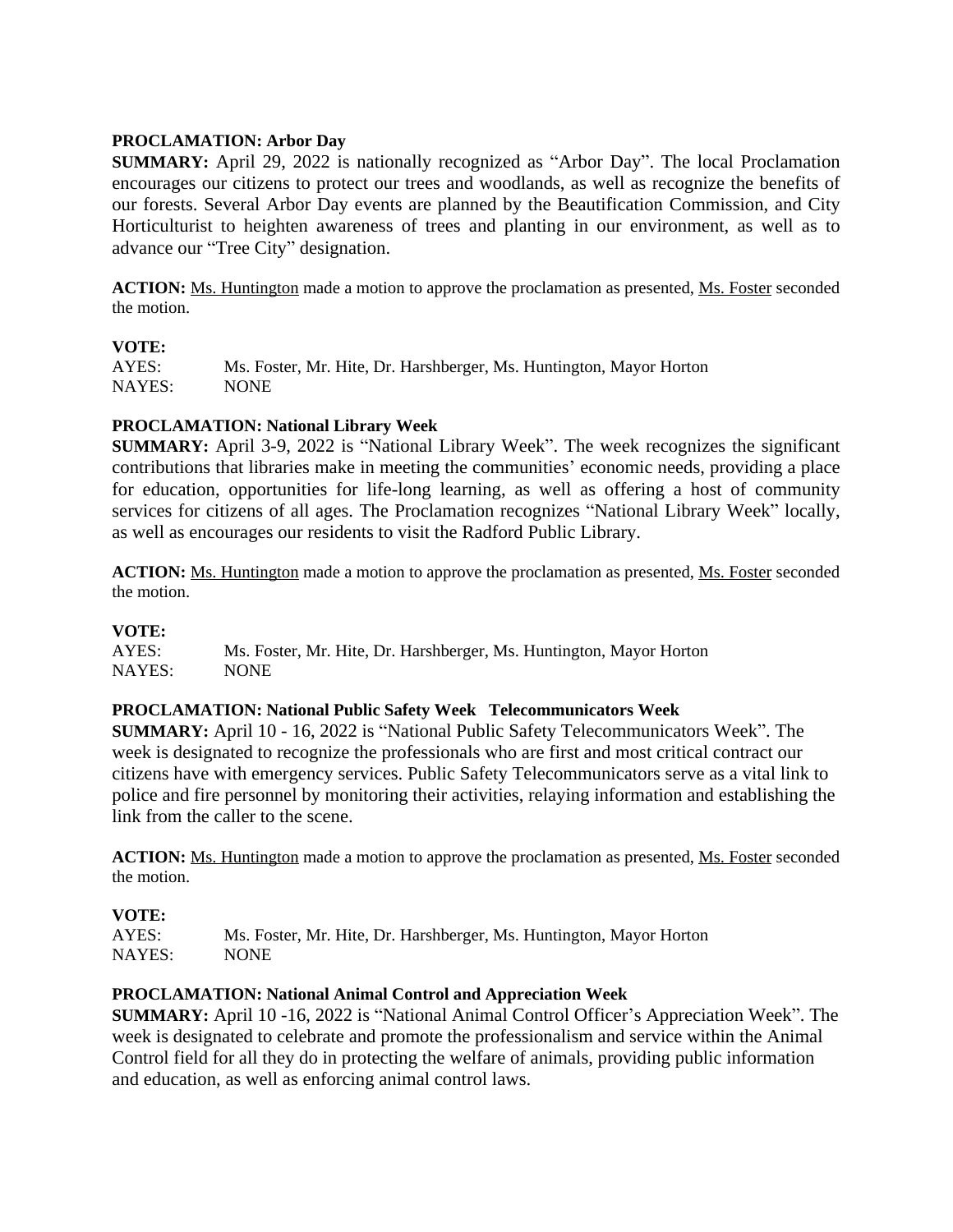**ACTION:** Ms. Huntington made a motion to approve the proclamation as presented, Ms. Foster seconded the motion.

## **VOTE:**

AYES: Ms. Foster, Mr. Hite, Dr. Harshberger, Ms. Huntington, Mayor Horton NAYES: NONE

### **PROCLAMATION: Distracted Driving Awareness Month**

**SUMMARY:** The month of April, 2022 is nationally designated as "Distracted Driving Awareness Month". The Proclamation recognizes and promotes safe driving behaviors, motor vehicle safety and distraction-free vehicle operation.

**ACTION:** Ms. Huntington made a motion to approve the proclamation as presented, Ms. Foster seconded the motion.

#### **VOTE:**

AYES: Ms. Foster, Mr. Hite, Dr. Harshberger, Ms. Huntington, Mayor Horton NAYES: NONE  $NAYES$ 

## **NEW BUSINESS:**

#### **SUBJECT: Special Collection Rates**

**SUMMARY:** The month of April is Environmental Awareness Month. To encourage neighborhood clean-up, as well as promote the environment, the City will offer reduced rates for brush and special solid waste collections. The rates for large loads will be reduced to \$45.00, small loads to \$22.50 and furniture and appliances will be half price for the month of April.

ACTION: Mayor Horton made a motion to approve the Special Collection Rates, Dr. Harshberger seconded the motion.

#### **VOTE:**

AYES: Ms. Foster, Mr. Hite, Dr. Harshberger, Ms. Huntington, Mayor Horton NAYES: NONE

#### **SUBJECT: Fire and EMS Ambulance-Appropriation Ordinance 1749.44**

**SUMMARY:** The Fire and Rescue Department equipment has been heavily used during the COVID-19 Pandemic. Due to the use, cleaning required between calls and order time, a new ambulance is planned. The ambulance will be procured through Goodman Specialized Vehicles, LLC on the State contract. The cost is estimated at \$344,498 to include the cab and 4x4 chassis, ambulance body, necessary medical equipment and Stryker Power Stretcher. The build and delivery is expected to be 18-24 months.

**ACTION**: Ms. Foster made a motion to authorize to proceed with the contract with Goodman Specialized Vehicles, Ms. Huntington seconded the motion.

#### **VOTE:**

AYES: Ms. Foster, Mr. Hite, Dr. Harshberger, Ms. Huntington, Mayor Horton NAYES: NONE-0

**ACTION:** Ms. Foster made a motion to approve Appropriation Ordinance 1749.44, Ms. Huntington seconded the motion.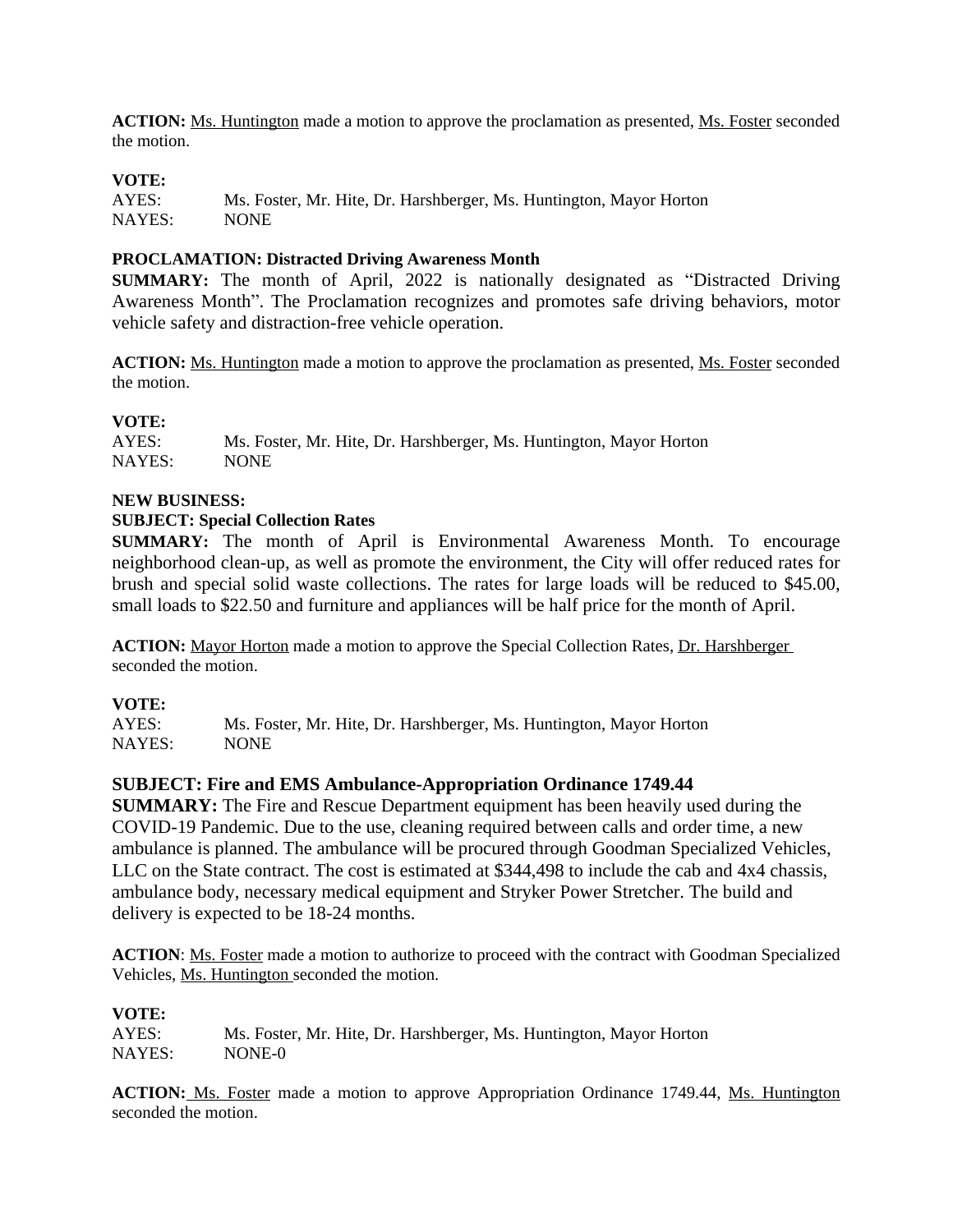#### **VOTE:**

AYES: Ms. Foster, Mr. Hite, Dr. Harshberger, Ms. Huntington, Mayor Horton NAYES: NONE-0

**ACTION:** Ms. Foster made a motion to dispense with the second reading of Appropriation Ordinance 1749.44, Ms. Huntington seconded the motion.

## **VOTE:**

AYES: Ms. Foster, Mr. Hite, Dr. Harshberger, Ms. Huntington, Mayor Horton NAYES: NONE-0

## **SUBJECT: Special Use Permit-Oakmont Atlantic, LLC**

**SUMMARY:** Oakmont Atlantic, LLC has requested a Special Use Permit for 644 West Main Street. The property is zoned B-2 General Business District and requires a SUP for upper floor residential use. The owner plans to renovate the second and third floor into three studio apartments. The ground floor will be used for a commercial/Business use.

**ACTION**: Ms. Foster made a motion to schedule a joint public hearing with the Planning Commission on April 25, 2022, Mr. Hite seconded the motion.

## **VOTE:**

AYES: Ms. Foster, Mr. Hite, Dr. Harshberger, Ms. Huntington, Mayor Horton NAYES: NONE-0

## **SUBJECT: Appropriation Ordinance 1749.45**

**SUMMARY:** The Animal Shelter has received donations and restitution funds to support operations and improvements. The Animal Control Office would like to use, \$43,730 to make improvements to the "cat room". Improvements include betterment of the accommodations for the animals with separate living area from feeding areas and little boxes, as well as provide a more inviting area for adoption.

**ACTION:** Ms. Foster made a motion to approve Appropriation Ordinance 1749.45, Ms. Huntington seconded the motion.

**VOTE:** AYES: Ms. Foster, Mr. Hite, Dr. Harshberger, Ms. Huntington, Mayor Horton NAYES: NONE-0

ACTION: Ms. Foster made a motion to dispense with the second reading of Appropriation Ordinance 1749.45 Ms. Huntington seconded the motion.

#### **CITY MANAGER COMMENTS:**

#### **COUNCIL COMMENTS:**

Ms. Huntington made a motion to adjourn the meeting at 7:25pm seconded by Mr. Hite.

#### **VOTE:**

| AYES:  | Ms. Foster, Mr. Hite, Ms. Huntington, Dr. Harshberger, Mayor Horton |
|--------|---------------------------------------------------------------------|
| NAYES: | None-0                                                              |